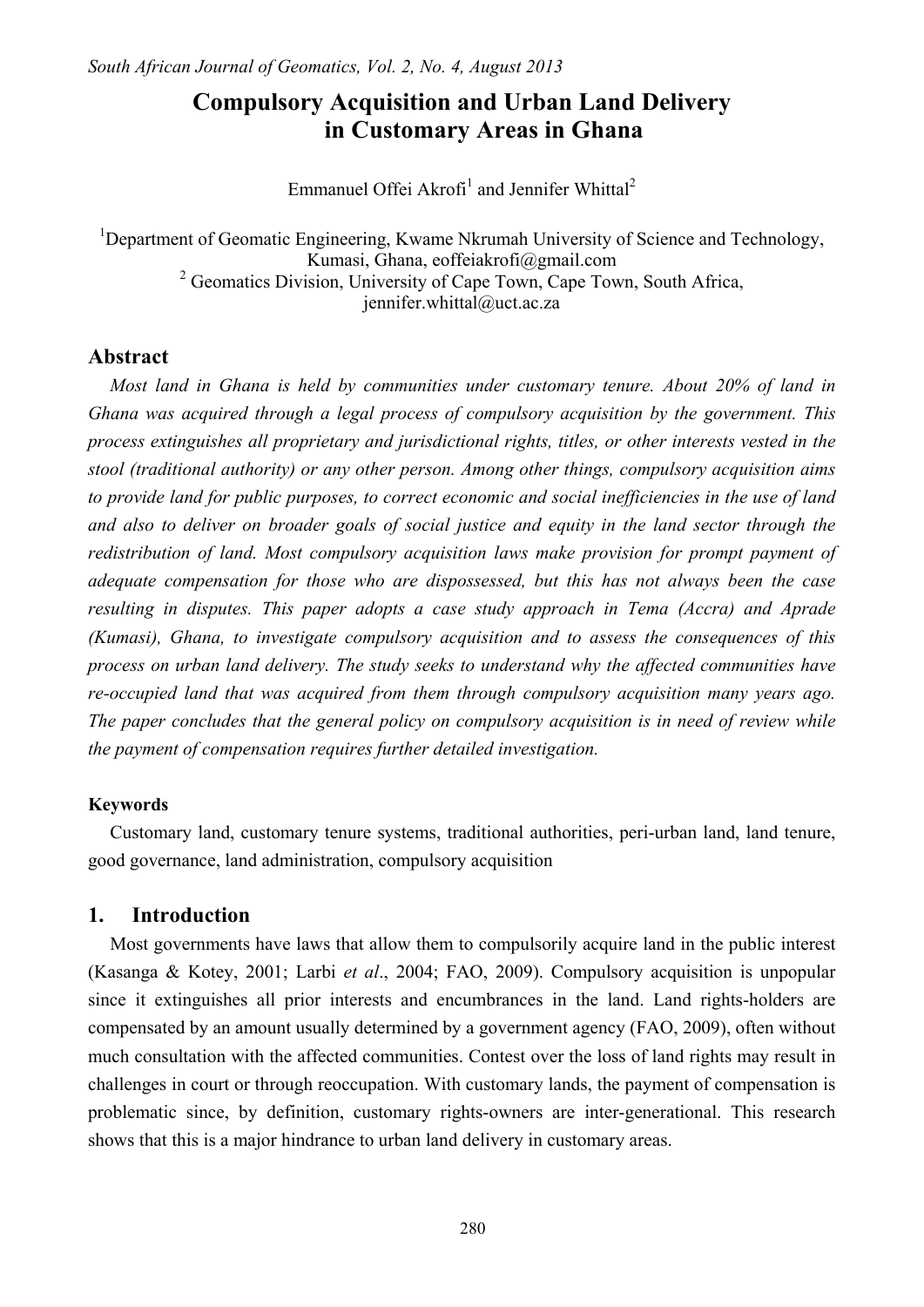### **2. Methodology**

This paper reviews compulsory acquisition in Ghana and its consequences on urban land delivery for the poor. The research is based on an African worldview, where land is the bona fide property of ancestors, the present generation and the generations yet unborn. Previous research provides information on the effects of compulsory acquisition in Ghana and elsewhere. Two case studies were conducted in Tema (Accra) and Aprade (Kumasi), Ghana. Key-respondent in-depth interviews were conducted. These included staff of Tema Development Corporation (TDC), Centre for Scientific and Industrial Research (CSIR) and traditional leaders in both Tema and Aprade. Some clients of TDC were also interviewed. There were also informal discussions with encroachers from both the Tema and Kumasi areas. Evidence from these sources was corroborated and the data was triangulated with that from prior research, revealing the effects of compulsory customary-land acquisition on the peri-urban poor.

# **3. Land Rights in Ghana**

Ghana runs two concurrent tenure systems: formal and customary systems. The customary system was practised since time-immemorial while the current formal system has evolved from the colonial systems of freehold, lease and other lesser titles. Land administration in Ghana is governed by provisions in the 1992 Constitution of Ghana. The 1992 Constitution did not repeal the provisions of the Administration of Lands Act 123 and the State Lands Act 125, both of 1962, which authorised compulsory acquisition of land by government for public purposes and for the common good. The Constitution does, however, make provision for prompt payment of fair and adequate compensation for all interest holders.

Article 267 (1) of the Constitution states that

*"All stool lands in Ghana shall vest in the appropriate stool on behalf of and in trust for the subjects of the stool in accordance with customary law and usage."* (Government of Ghana, 1992).

A basic tenet of Ghanaian customary tenure is that land belongs to the ancestors, the present generation and the generations yet unborn (Ollennu, 1962; Asante, 1965; Kyeremanten, 1971; Kasanga & Kotey, 2001). It is believed that land is more than an economic asset; it had cultural and social value intimately connected to the identity and status of individuals and collectives and related to social networks (Jul-Larsen & Mvula, 2009). Compensation for compulsory customary land acquisition neglects this intergenerational principle and, from the social and time-invariant African land worldview, can be challenged.

# **4. Origins of Compulsory Acquisition**

Compulsory acquisition reflects the feudal underpinning of English property law according to Benson (2008). The English *Magna Carta* had a primary purpose to curb royal prerogative with regard to the barons by specifying certain laws whereby the king should interact with the barons and others—concessions were made, for example, to the church and the merchants (Benson, 2008, 426). The *Magna Carta* recognised the power of the English king to expropriate for his household, or for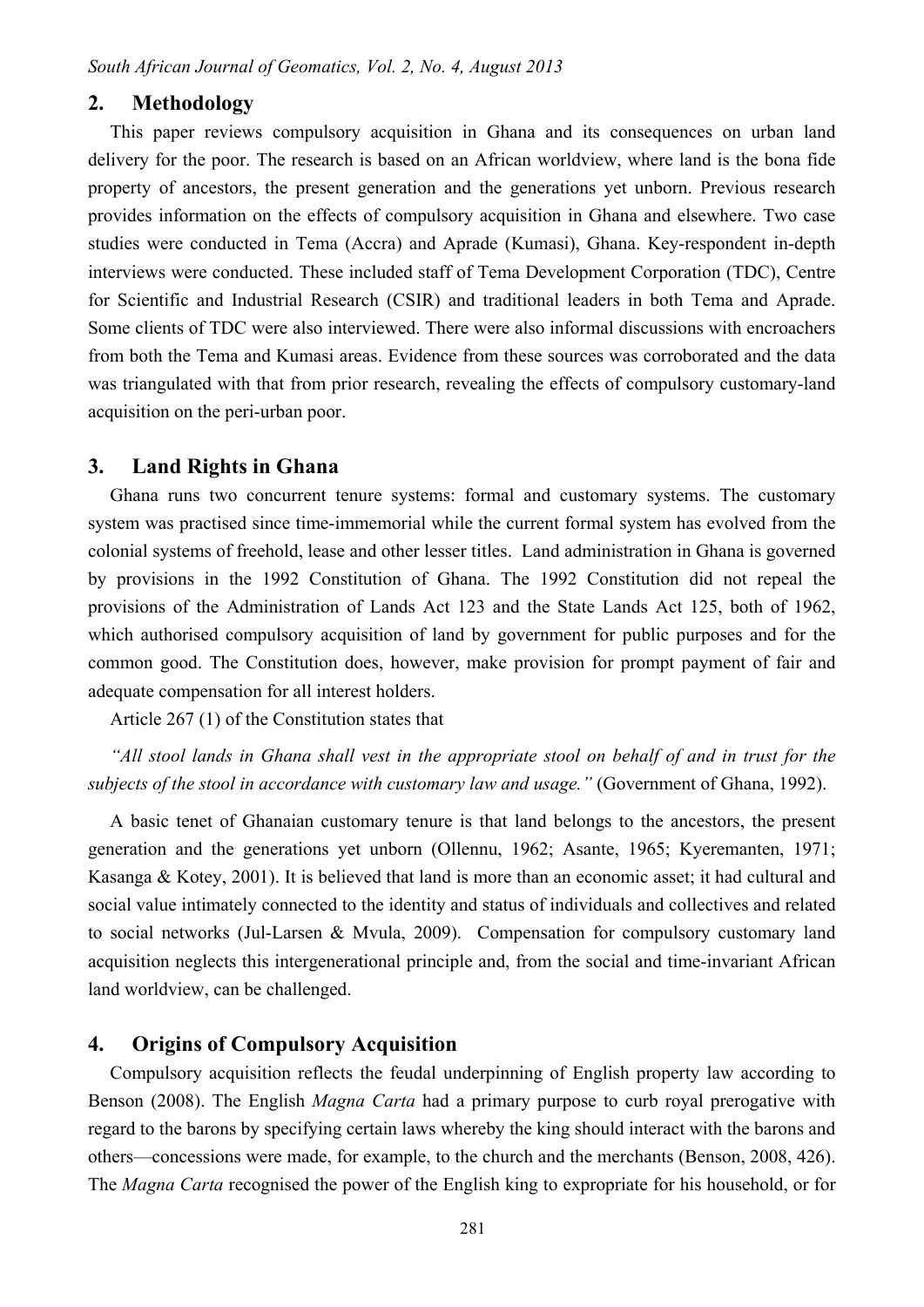# *South African Journal of Geomatics, Vol. 2, No. 4, August 2013*

defence purposes, but it required that immediate cash payment be made for such expropriation. Gradually the monarch's power began to dwindle until tenants claimed ownership rights rather than mere possessory rights. Thus the monarch lost the absolute right of ownership (Benson, 2008). The *Curia Regis* – the ruling elite (barons, merchants and knights) grew in power and eventually became the parliament, the representations of new political power, who could petition the throne for special rights and privileges in exchange of support and taxes. Eventually,

*"[t]he power to seize property did not disappear as Parliament power grew at the expense of the king's. Rather it shifted to Parliament" (Benson, 2008, 427).* 

Lord Edward Coke, Chief Justice of the King's Bench, and a parliamentary leader in the struggle for power from the King, declared in 1610,

*"the King could not take an estate in land, either with or without compensation because that power belongs to Parliament alone" (Benson, 2008, 427).* 

There are similarities between England and Ghana concerning the development of the relationship between property, royalty and parliament. In Ghana, property rights have gradually shifted from traditional leaders to the state through compulsory acquisition especially in the urban areas.

# **5. Compulsory Acquisition and the Poor**

Compulsory acquisition can be beneficial to the community both economically and socially. However, Jackson (2010) argues that if a government abuses its power through compulsory acquisition, the costs can far outweigh the benefits and social justice suffers. The poorest of the poor, who have the least legal, political and economic resources bear the brunt of compulsory acquisition (Jackson, 2010). Poor land owners or occupants often have less negotiating power, experience and skills than the acquiring agency (FAO, 2009). They may be unaware of their rights and may under-value their assets. In such a case compensation may seem lucrative. They may simply be put under pressure to accept a low offer and relocate elsewhere. Advocates of relocation, however, seem to lose sight of the fact that one's home/land is more than just a piece of property that can be taken and replaced (Jackson, 2010). Research shows people feel a common connection to their homes, whether these homes are shacks, huts or mansions (Jackson, 2010). Williamson *et al.* (2010) document the range of concepts of land which are related to different aspects of value (Table 2.1, p40-41). Both individuals and institutions share the responsibility of recognising the value of land to people and to protect the land rights of the weak and promoting social justice (Ravenell & Davis, 2006).

# **6. Compulsory Acquisition in Ghana**

# **6.1 British Colonial Era (1850 -1957)**

In pre-colonial days Ghana was a conglomeration of independent states each with peculiar systems of customary land tenure (Asante, 1965; da Rocha & Lodoh, 1999; Larbi, 2006). Asante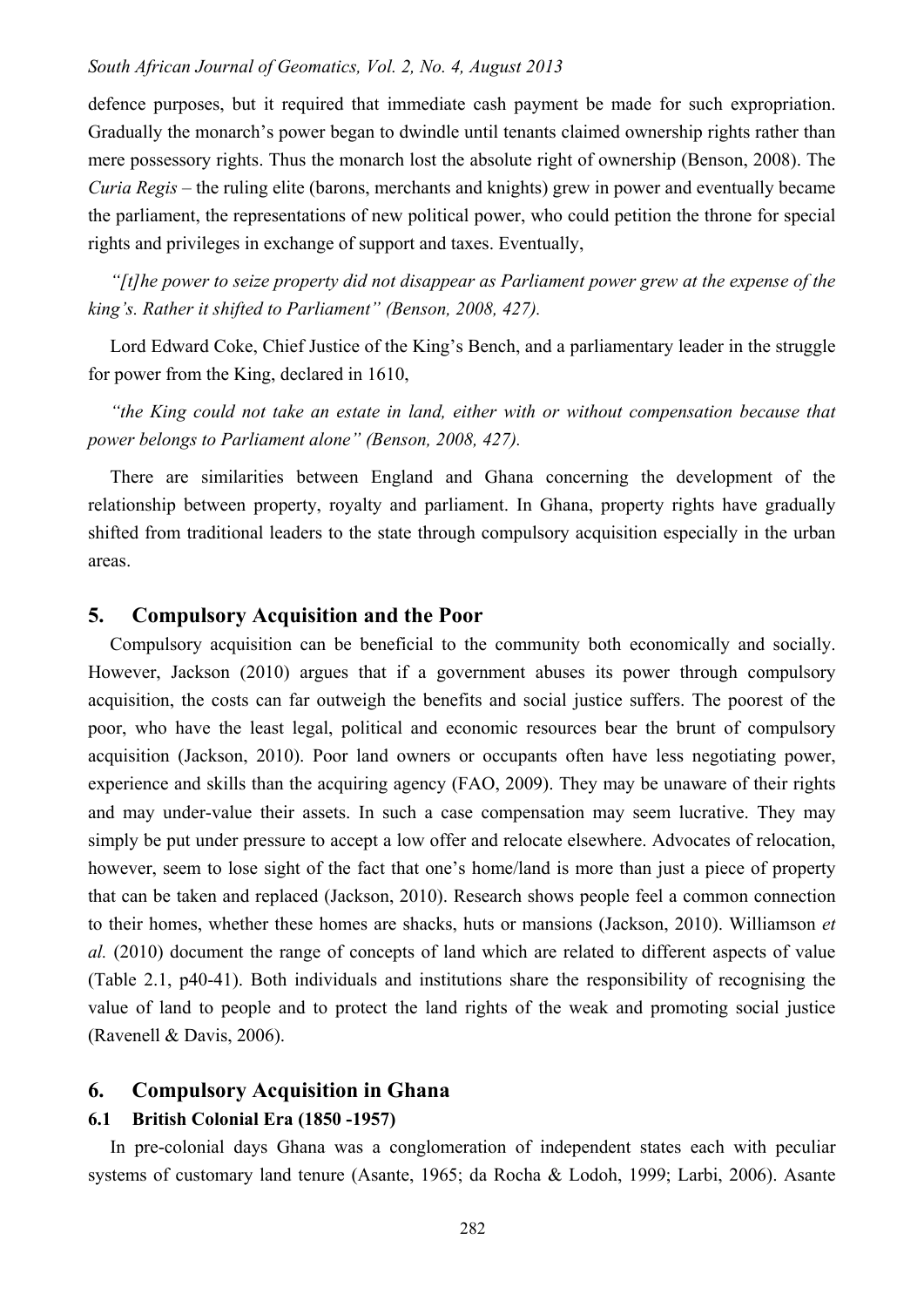(1965) asserts that even when some states formed a federation, this was not accompanied by surrender of land ownership to the federal authority.

The notion of state ownership began with the British colonial administration (Ollennu, 1962; Asante, 1965) claimed that all unoccupied land was Crown-land. Ghanaians successfully argued against this since unoccupied lands were integral parts of customary lands, vested in the stool for the area, and confiscation of customary land was not legal (Macmilliam, 1940). The colonial government was only able to control land use, beneficial enjoyment in the case of alienation of land, and to supervise the granting of concessions to foreigners. They then resorted to compulsory acquisition for state purposes with the payment of full compensation (Asante, 1965). The colonial government did not take land use management seriously until the 1900s, by which time substantial portions of the country had been granted by traditional leaders as concessions to foreign investors. Some traditional leaders did not keep adequate accounts of payments leading to litigation between the leaders and their communities. Misappropriation of community funds and resources led to a series of destoolments of chiefs in the Gold Coast (Macmilliam, 1940). All the known mineral resources of the country were subject to concession agreements between stools and foreign concerns at the time of independence. The legacy of the post-colonial government was one of minimal involvement in land ownership (Asante, 1965; Larbi *et al*.,2004). Table 1 shows the areas acquired compulsorily as at 2004, as a percentage of the total land acquired compulsorily. The colonial government acquired about 34 per cent of the land during its 107 years of rule.

| Regime                               | <b>Years</b> in<br>power | Land area in<br>hectares (ha) | $%$ of<br><b>Total</b><br>Area | % Area Post-<br>Independence |
|--------------------------------------|--------------------------|-------------------------------|--------------------------------|------------------------------|
| <b>British Colonial Rule</b>         | 1850 - 1957              | 53123.90                      | 33.87                          |                              |
| Conventions People's Party (CPP)     | 1957-1966                | 11983.90                      | 7.64                           | 11.55                        |
| National Liberation Council (NLC)*   | 1966 - 1969              | 39205.40                      | 25.00                          | 37.80                        |
| Progress Party (PP)                  | 1969 - 1972              | 1147.59                       | 0.73                           | 1.11                         |
| National Redemption Council/ Supreme |                          |                               |                                |                              |
| Military Council/Armed Forces        |                          |                               |                                |                              |
| Redemption Council                   |                          |                               |                                |                              |
| (NRC/SMC/AFRC)*                      | 1972 - 1979              | 40468.62                      | 25.80                          | 39.02                        |
| People's National Party (PNP)        | 1979-1981                | 818.14                        | 0.52                           | 0.79                         |
| People's National Defence Council    |                          |                               |                                |                              |
| $(PNDC)*$                            | 1981-1992                | 8758.06                       | 5.58                           | 8.44                         |
| National Democratic Congress (NDC)   | 1992 - 2000              | 1339.04                       | 0.85                           | 1.29                         |
| All Regimes                          |                          | 156844.65                     | 100.00                         | 100.00                       |
| Post-Independence Regimes            |                          | 103720.75                     |                                |                              |

Table 1: Compulsory acquisition in Ghana over time, adapted from Larbi *et al*. (2004, pp. 119)

\*Military regimes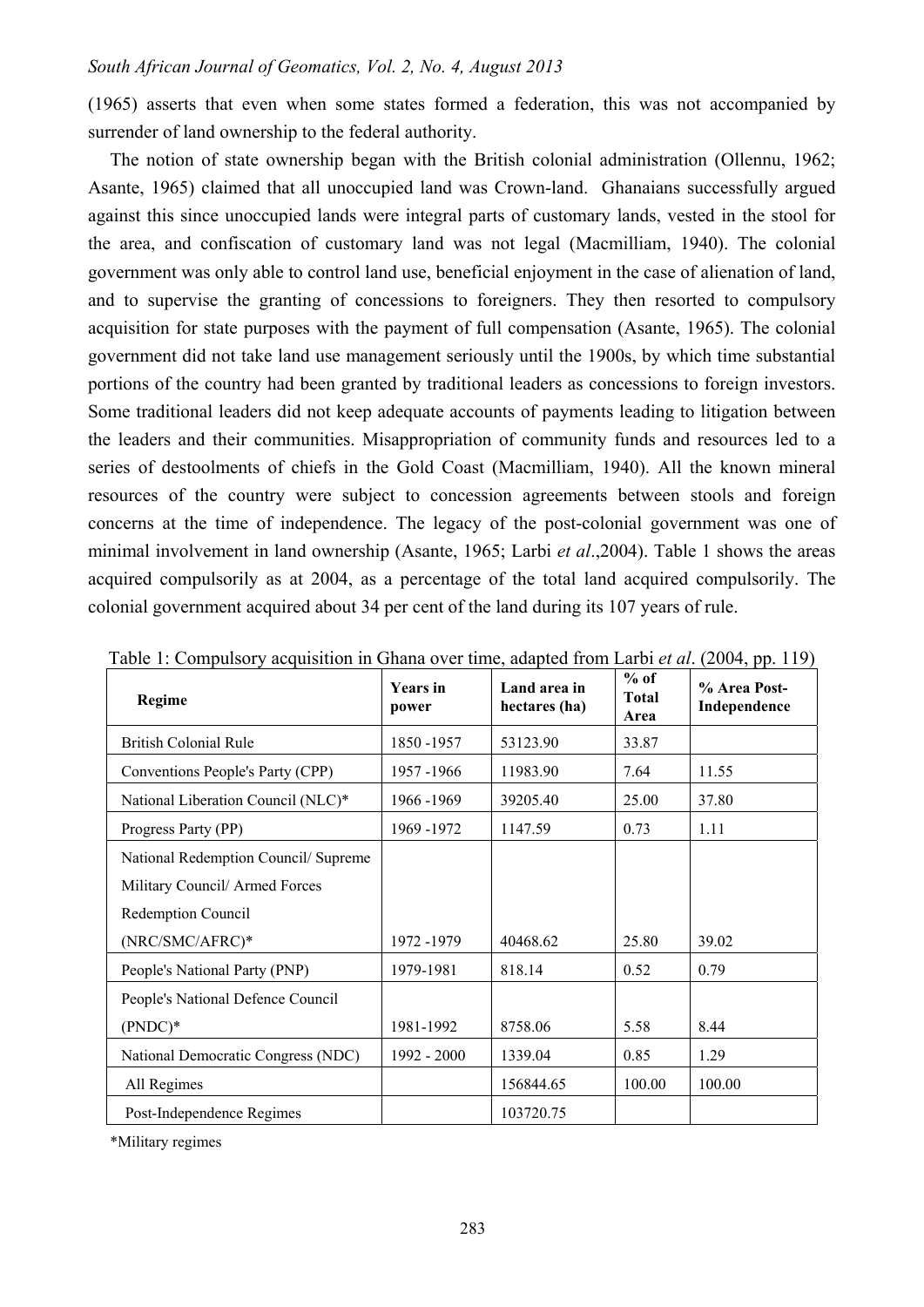### **6.2 Post-Independence and Pre-1992**

At Independence on the 6<sup>th</sup> of March, 1957, all State property vested in the Governor-General was transferred to the President as custodian for the people of Ghana. Lack of access to land hindered social and economic development programmes. The building of schools, hospitals, roads, accommodation for public and civil servants, offices and recreational facilities and the creation of protected zones such as forest reserves, was affected.

Only the President was authorised to acquire land compulsorily in Ghana (Kasanga & Kotey, 2001), so the government passed a series of laws to establish itself as a major player in managing the country's land (Asante, 1965; Kasanga & Kotey, 2001). The government acquired considerable power to expropriate land, control land use, as well as to develop and administer large portions of land (Asante, 1965; Kasanga, 2001; Larbi *et al*., 2004). The State Lands Act, 1962 (Act 125) was the main instrument for compulsory acquisition. All it required was the issue of an Executive Instrument in respect of the land to acquire the identified land as in the public interest. This land was then vested in the President absolutely and free from all encumbrances, while compensation was dealt with after the event (Asante, 1965; Kasanga & Kotey, 2001; Larbi *et al*., 2004). Claims of non-payment have persisted and have been a source of conflict between the State and communities.

Stool lands were a special target under the Nkrumah administration (1957-1966) because of the perceptions of misuse of authority and misappropriation of funds from sale of concessions. Stools were virtually reduced to subjects of the government as it sought to curb poor custodianship of land by chiefs (Asante, 1965). However, Kasanga and Kotey (2001) indicate that some stools were targeted because they supported a rival political party.

The Administration of Lands Act (Act 123 of 1962) regulated the dispossession of stool lands. Dispossession of stool land for monetary reward was null and void without the consent of the government. Even allocations under customary tenure required government consent. This law gave enormous powers to the President to expropriate private land in the interest of the public. Payment of compensation was discretionary:

*"[A] person dissatisfied with the failure of the Minister to grant compensation or with the amount of the compensation, may appeal to the appeal tribunal." Act 123 section 10 (3), 1962.* 

Such an appeal was to be lodged with the Minister for transmission to the tribunal within three months of the publication of the Gazette.

With regards to stool lands, the President could, by Executive Instrument, declare any stool land to be vested in the President for the community, if he thought it was in the public interest. Any monies accruing to such stool were paid into the stool land account which was administered by the government. No provision was made for the payment of compensation to the stools themselves. It was under such provisions that various stool lands were compulsorily acquired with no payment of compensation to the communities. All the subsequent governments have used these laws in compulsory acquisition (Larbi *et al,* 2004). The military governments acquired vast tracts of land without the payment of compensation to communities which led to a public outcry (Kasanga & Kotey, 2001).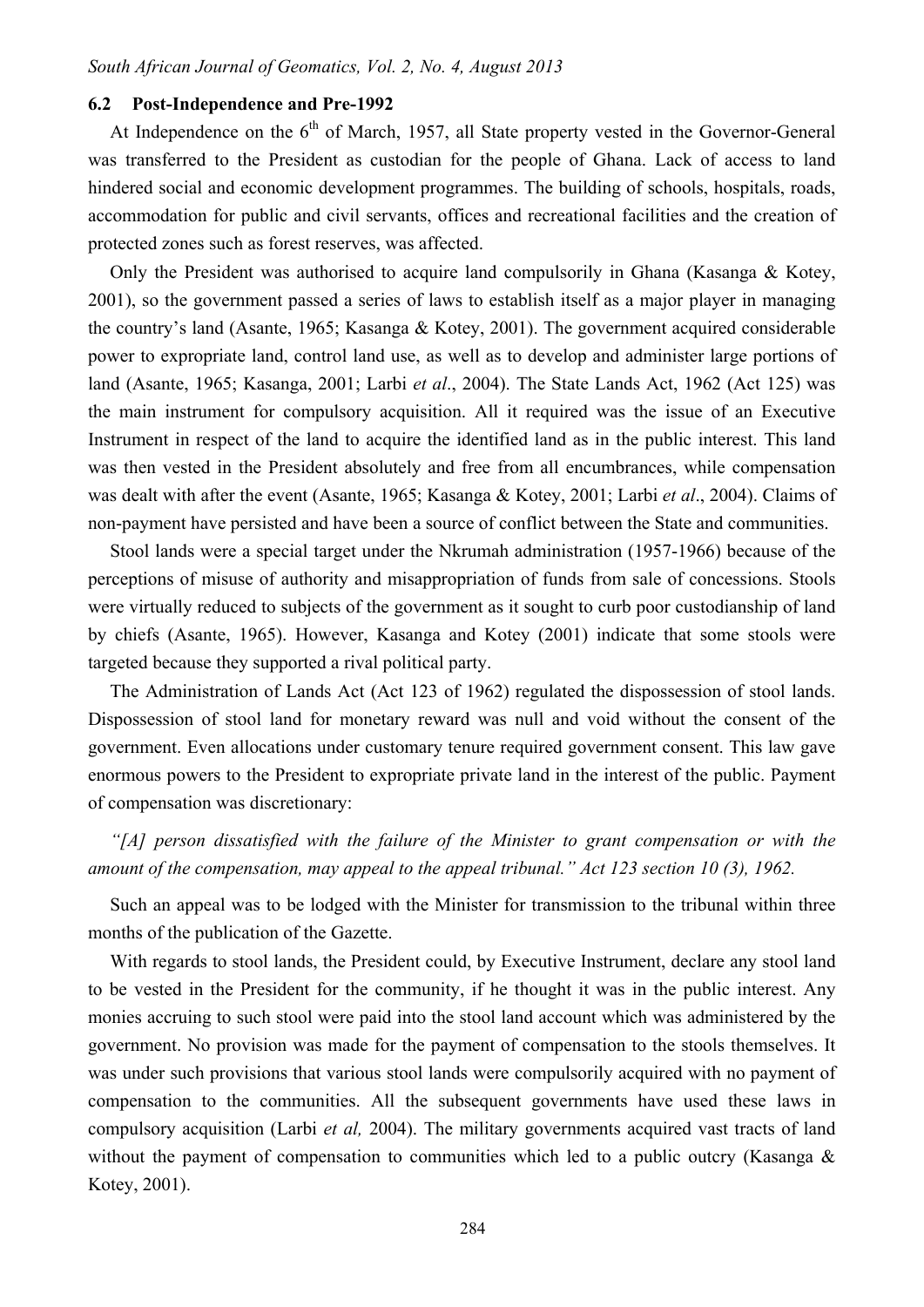#### **6.3 The 1992 Constitution and compulsory acquisition**

The 1992 Constitution of Ghana guarantees the right to own property, but it also places restrictions on ownership under certain conditions. In Article 18, private or collective ownership is provided for without interference except in the public good and protection of the rights of others. These rights to land ownership are subjected to a number of restrictions and even compulsory acquisition which is governed by Article 20. This specifies that compulsory acquisition should be in the interests of the public and promote public benefit. This must be clearly stated in order that consequences for land rights holders can be weighed against the benefits of acquisition. Use must be for the purpose advanced in the acquisition. Prompt, fair/adequate compensation should be paid, relocation should be conducted if required with due consideration for social and cultural aspects, the High Court can be used to determine compensation or interest, and if the land is not used, the original owners shall be given first option to re-acquire the property and reimburse the State with the compensation paid.

Recently, communities have asked for the return of their property that has not been used (see the case studies in section 7) causing friction between communities and the government. The Constitution did not include a time frame or a framework for identifying such unused land or whether this clause could be applied retrospectively. The other major concern is the distinction between public purpose/benefit and public interest/good.

#### **6.4 Public purpose/benefit, public interest/good**

No one shall be deprived of his/her possessions except in the public interest and subject to the conditions provided for by law (Government of Ghana, 1992). One problematic area in compulsory acquisition is the confusion between public purpose and public interest. Acquisition for public purposes is expected to directly benefit the public (da Rocha & Lodoh, 1999; Ravenell & Davis, 2006; FAO, 2009).

The FAO (2009) define public use as including transportation infrastructure, public buildings, public utility infrastructure for service provision, public facilities such as parks, and defence purposes. When land is acquired compulsorily for these activities, *public purpose* is clear. It may also be acceptable when government assists private companies to acquire land if their primary business is to provide some of these services (FAO, 2009).

Acquisition in the *public interest* may not always be for public purposes. Compulsorily acquired land can be reallocated to private concerns that contribute to public welfare but also make profit. Development projects like shopping malls, fuel filling stations, private estate developments, banks and others fall into this category. The rationale is that the change in ownership will benefit the public (FAO, 2009) through creating economic growth and jobs and by increasing the tax base which in turn allows the government to improve its delivery of public services (FAO, 2009). Compulsory acquisition of land for such private development should be publicly scrutinised to ensure balance between the public need for land and the protection of private property rights (FAO, 2009). Kasanga and Kotey (2001) suggest government should help streamline customary land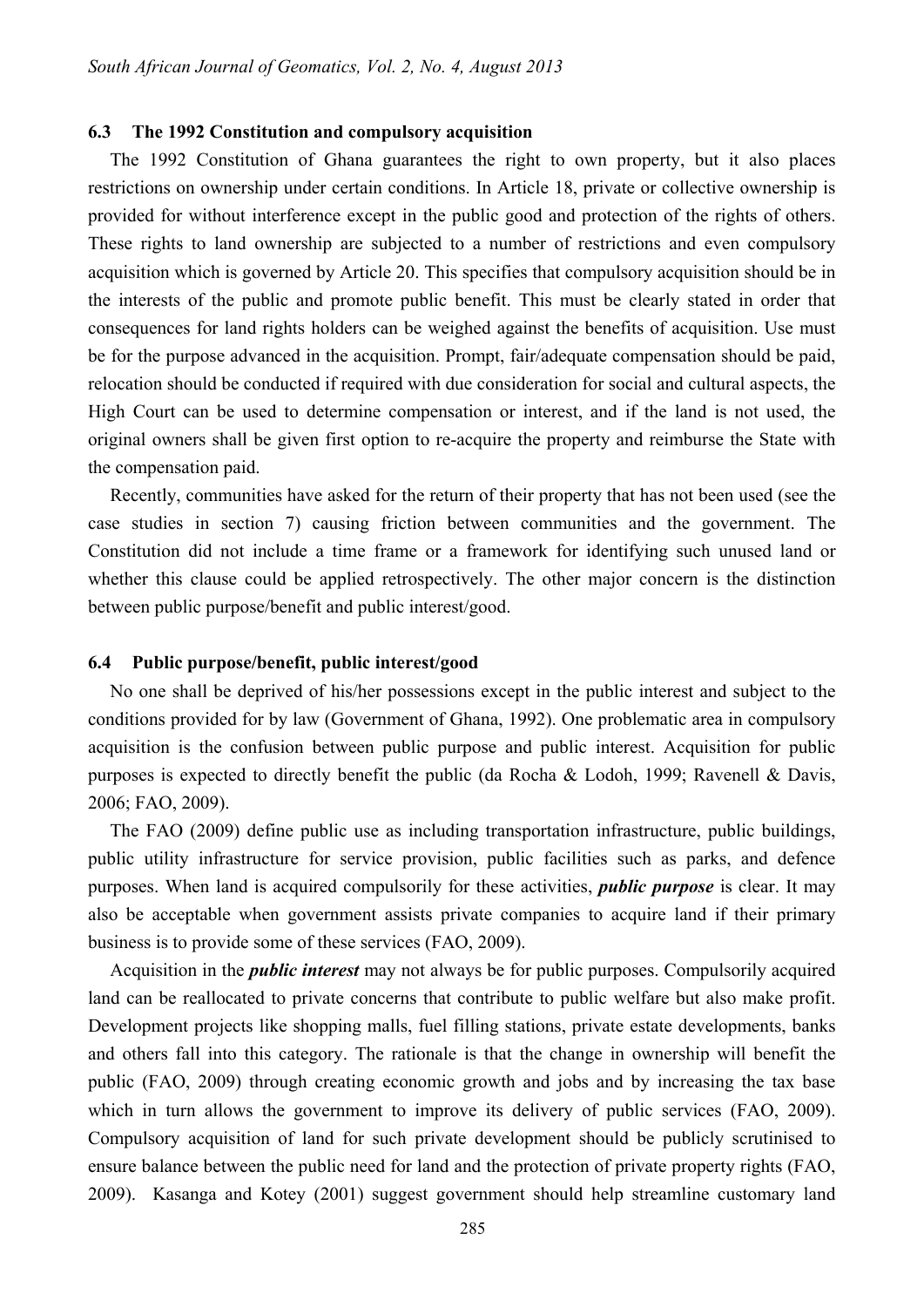delivery so that such profit-making concerns can easily deal with customary land owners without the use of compulsory acquisition.

#### **6.5 Compensation**

Compulsory acquisition can be abused (Kasanga & Kotey, 2001; Larbi *et al.*, 2004; Abdulai *et al*., 2007; Benson, 2008; FAO, 2009), especially if there are no procedures laid down and implementation is discretionary. Unfair compensation can reduce land tenure security, increase tensions between the government and citizens, and reduce public confidence in the rule of law (FAO, 2009).

Jackson (2010) acknowledges the need for compensation but still argues that monetary compensation, even when it is considered 'just' is never enough. No compensation can equate the subjective value of the property to the displaced person. This is especially true with customary African land: the value to the customary person must include socio-cultural aspects which cannot be adequately determined or compensated, while the wider community of the dead and those not yet born are not considered.

Where it is absolutely necessary that compulsory acquisition must be used, legislation should outline the basis of compensation, and guarantee the procedural rights of people who are adversely affected. FAO (2009) suggests affected persons should have the right of notice, the right to be heard, and the right to appeal. They also, advocate fair and transparent procedures and equivalent compensation. That is, people should not be worse off than before the acquisition and compensation. Both *de facto* and *de jure* rights must be compensated equitably using the principle of equivalence (FAO, 2009). Where occupants have no legal land rights, they may be entitled to resettlement assistance and to compensation for assets other than land (FAO, 2009). However, from an African worldview, these efforts at compensation ring hollow in that they fail to acknowledge the social value of land and the land tenure afforded through extra-legal land rights.

Management and use of financial compensation may represent a challenge in customary areas (FAO, 2009). Leaders may divide the compensation according to custom and discriminate against women and other vulnerable groups. A solution may be to direct compensation towards local service investment such as in schools, clinics and other public infrastructure (FAO, 2009). According to the African worldview, compensation for customary land should be intergenerational, since paying only the present generation denies future generations of their land rights. Intergenerational compensation would greatly reduce the tendency of dispossessed indigenous people to re-possess their land. A percentage of the compensation could be invested and paid in perpetuity to benefit future generations of right-holders.

# **6.6 Encroachment**

Encroachments on land acquired compulsorily abound as current community members (indigenes, ethnically and traditionally tied to the land) feel landless and disinherited, or compensation was never paid. Otherwise, relocation was not executed and access to land is problematic. Some strangers (those who have arrived from other areas) may not be aware of the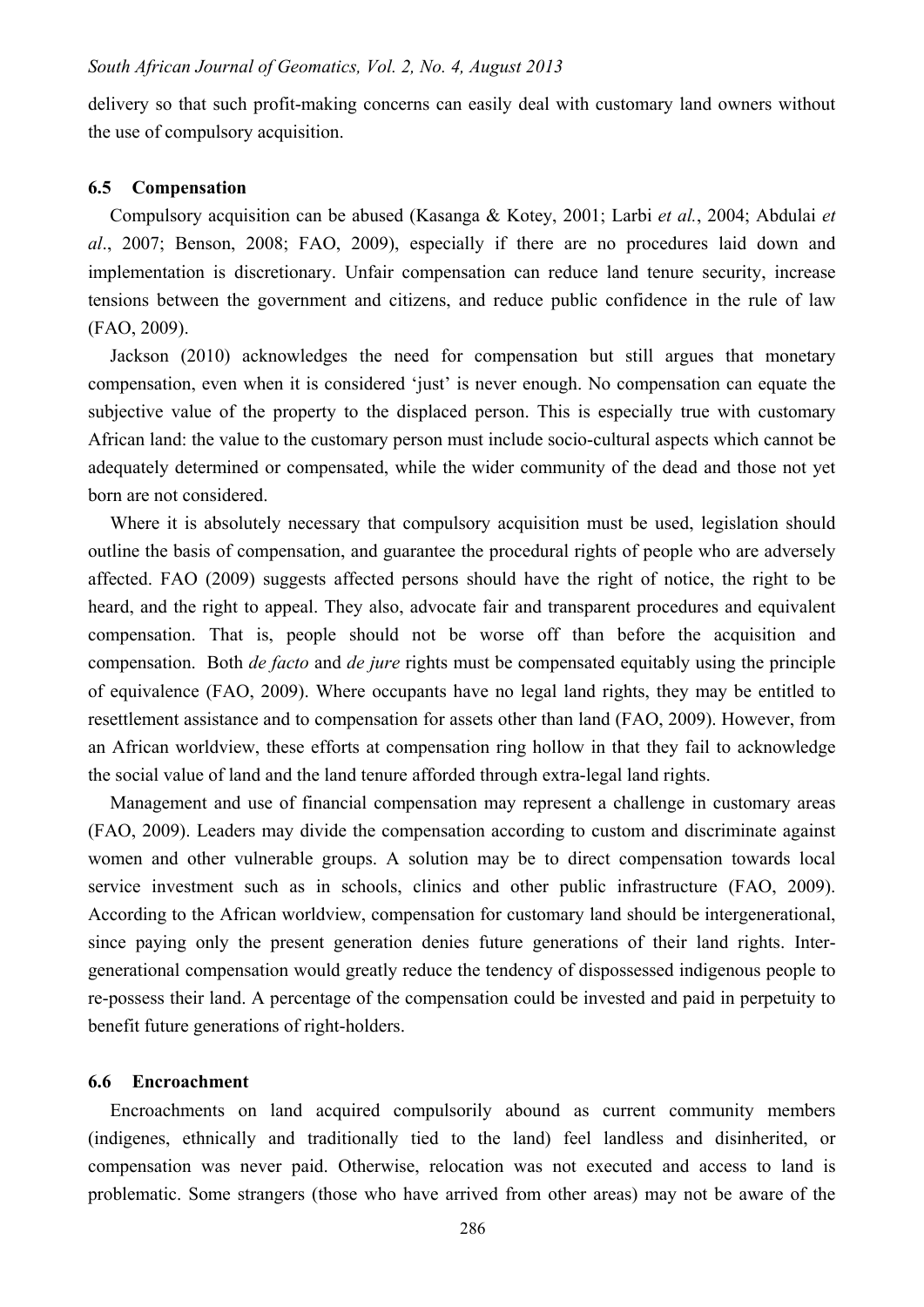#### *South African Journal of Geomatics, Vol. 2, No. 4, August 2013*

purported acquisition and deal with the stool, and even if they are aware they may perceive the stool to be the credible owner of the land. This easy access to State land is compounded by the costs of land acquisition from traditional leaders (Antwi & Adams, 2003). Kasanga and Kotey (2001) observed severe encroachment on government acquired land in Wa. They also noted stagnation in land development due to incomplete compulsory acquisition procedures.

# **7. Case Study Areas**

This study is based on field data from Tema (Accra) and Aprade (Kumasi) in Ghana (Figure 1).



Figure 1: Map of Ghana showing study areas

# **7.1 Tema Development Corporation (TDC)**

Land in most parts of Accra is held under customary tenure and managed on behalf of the communities by traditional leaders, such as the chief and his elders, or a head of family and the principal members (Ollennu, 1962; Asante, 1965; Kasanga & Kotey; 2001). Like most areas in sub-Saharan Africa, customary tenure functioned well until colonisation and subsequent economic development.

The capital of the Gold Coast was moved from Cape Coast to Accra (see Figure 1) in 1877 (Agyei-Mensah & Aikins, 2010). This change put a lot of pressure on land in Accra. Land was required for government use, infrastructure, industrial and commercial development. This, coupled with rapid urbanisation and the need for shelter, "stretched the land delivery system in Accra to breaking point" (Kasanga and Kotey, 2001, 22). In order to meet the growing need for land, the government acquired a substantial amount of land in the Greater Accra region compulsorily.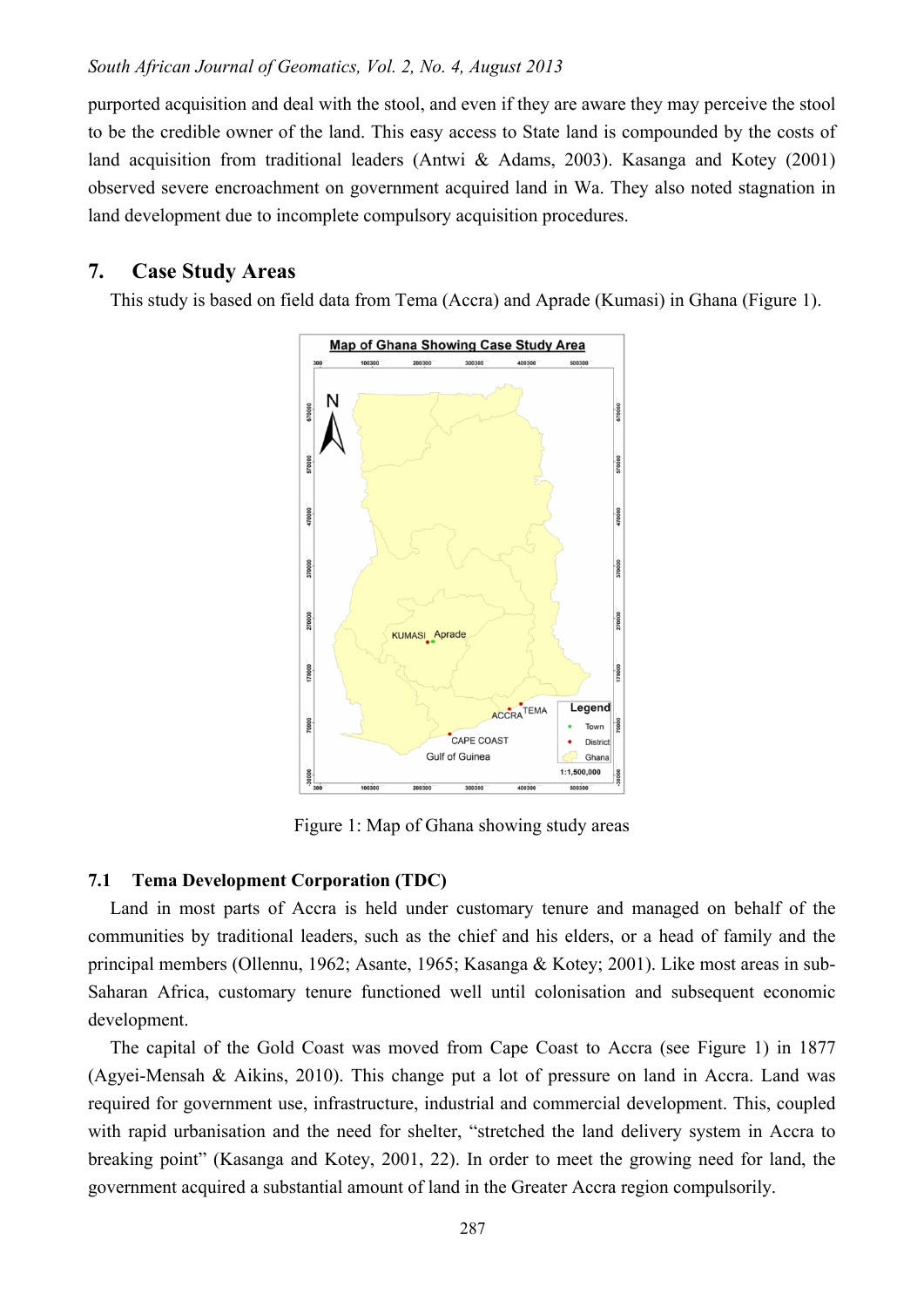The Tema Development Corporation (TDC) was established by the Tema Development Corporation Ordinance No. 35 of July 1952, and was directed to develop a new township and port. TDC is the statutory body mandated with the sole responsibility to plan and develop the compulsorily acquired land for various land uses and to manage the township. TDC was given a lease of 125 years term, and has revolved through a series of structural and legislative changes over the years, under a series of military and democratic governments, giving it a wealth of experience in urban land management (Tema Development Corporation (TDC), 2010). The TDC currently functions under Legislative Instrument (LI) I 469 as amended by LI1468 of 1989.

In 1952, the government compulsorily acquired about 166 square kilometres for the construction of a harbour, industrial and commercial establishments and a township (Kasanga & Kotey, 2001). The land was expropriated from Nungua, Tema and Kpone traditional authorities (TDC Key Informant 1, 2011). The TDC was mandated to plan and develop the Tema Acquisition Area. In achieving its objective, TDC works closely with the Tema Municipal Assembly. The town soon grew to become the largest planned development in the country with the harbour serving neighbouring landlocked countries like Burkina Faso, Mali and Niger. Tema is now the industrial hub of Ghana located about 25 kilometres east of Accra.

TDC is managed well by professionals. All land transactions are documented and urban infrastructural services are adequately provided in the area. Consequently there is high demand for land and the price of land keeps on rocketing. The price of a serviced plot at the time interviewed (November 2011) was pegged at US\$22 000.00 (Twenty-two thousand United States dollars) per residential site. Boakye (2008) asserts that about nine square kilometres of the Tema acquisition was meant to be used for urban agriculture, but most of this has now been converted to residential use.

#### *7.1.1 Major Challenges*

#### *Encroachment*

Encroachment was identified as a major threat to the operations (TDC Informants 1, 2, 3 & 4, 2011; TDC client 3, 2011). The TDC has constructed corner monuments for all their acquisitions, but some have been destroyed by encroachers. The whole land area of 140 hectares belonging to Community 23 has been encroached upon (see Figure 2). There are more than ten thousand (10000) illegal buildings in the area. There have been several demolitions, but rebuilding continues. Armed land guards are often used to protect illegal developments on TDC land. The TDC has petitioned the government for a military task force to counteract these actions, yet encroachment still occurs (TDC Informants 1, 2 & 5, 2011). "Now the sheer numbers make it impossible to demolish again so we have given up" (TDC Informants 1 & 2, 2011).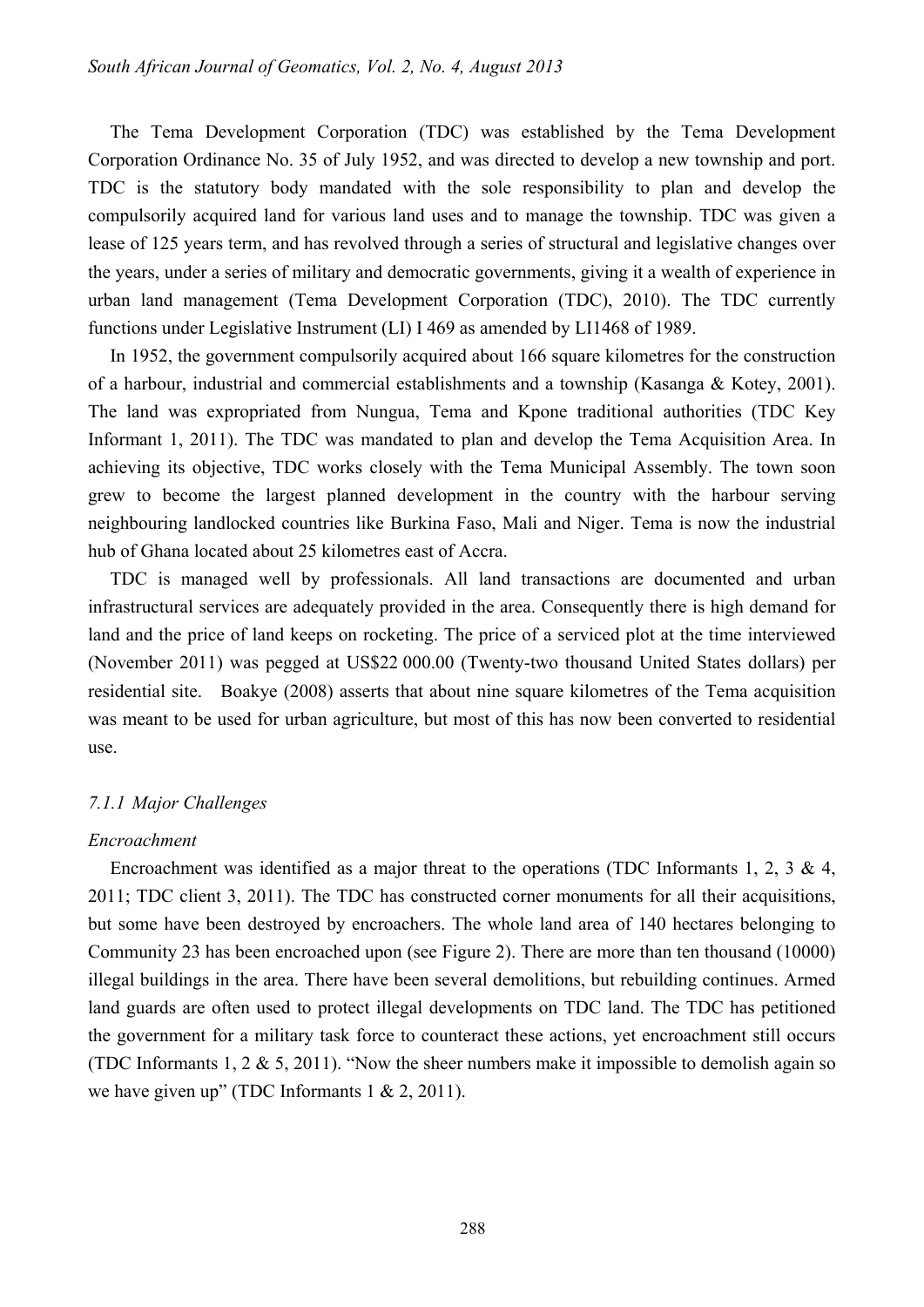#### *South African Journal of Geomatics, Vol. 2, No. 4, August 2013*

The TDC decided to sell the plots to the illegal occupants who were mainly retirees and retrenched workers except for those who built in waterways and service corridors whose buildings would be demolished. The project committees decided that since these people did not respect the TDC bylaws, they had to pay the normal price for an un-serviced site plus a fifty percent penalty (TDC Informant 1, 2011). None of the illegal occupants could pay that amount.



Figure 2: Encroachment in Community 23

 One of the 'encroachers' remarked, "I am not from this area and cannot just come and build here I acquired the land from the rightful owners" (personal communication, 2011). The interviewee, however, declined to give details of the source of his purchase. An elderly man retorted, "This land belongs to my fore-fathers, my fathers farmed here and I have been farming here all my life my children have nowhere else to go" (personal communication, 2011). He denied any knowledge of payment of compensation to members of his family or himself.

After about two years the Committee has revised its earlier price and now asks the illegal occupants to pay an amount less than the un-serviced site. "Even with the new amount most of the people cannot pay judging by the type of structures they have put up" (TDC Informant 2, 2011). The TDC is arranging for the encroachers to pay in instalments (TDC Informant 2, 2011). Figure 2 shows a map of Community 23 and the extent of encroachment. The encroached areas are haphazardly developed with no regard to planning laws and regulations (see Figure 3).

#### *Litigation*

There is a constant battle between TDC and the original owners of the land. Adjei Kodjo village, (see Figure 2), litigated against the TDC for four years in the High Court and a further two years in the Appeals Court. Even though TDC has never lost a case, such protracted disputes do not augur well for urban development (TDC Informants 1 & 2, 2011). Residents of Adjei Kodjo were insisting their forefathers were not compensated. However, when the Lands Commission produced documentation as to the compensations paid to the various families, the indigenes became irate due to the small amount of compensation paid out to their family heads (TDC Informant 2, 2011).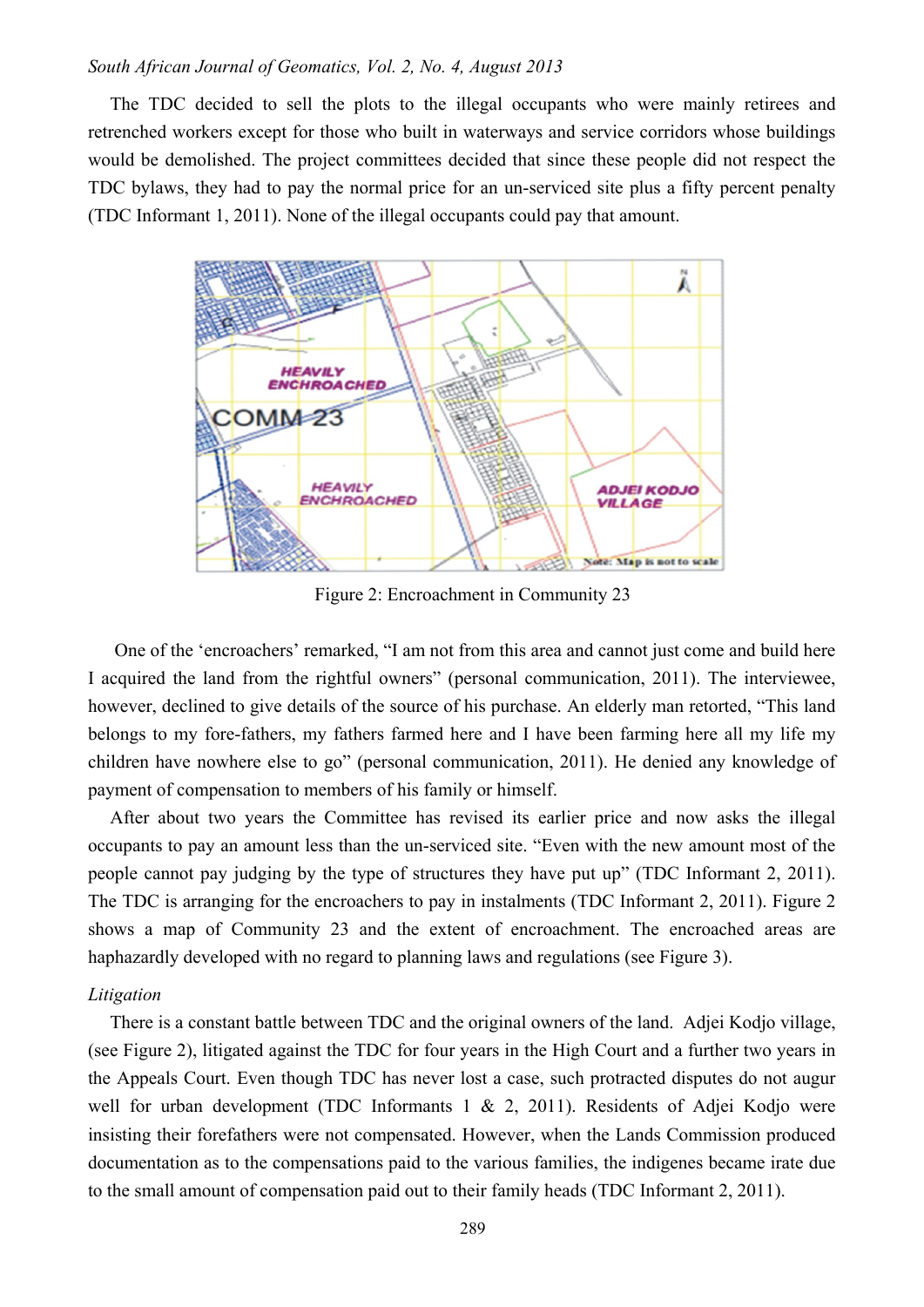

Figure 3: Sample of unplanned encroachments in Community 23

In another development, the Nungua Stool sued the Attorney-General (A-G) and TDC at the Lands Division of the High Court seeking an order for the release of land for a hospital. The Stool is seeking to place an order of perpetual injunction to restrain TDC from entering the land (Myjoyonline, 2012).

In a further incident in 2010, the youth of Kpone prevented residents of Tema from burying their dead relations in the Kpone Cemetery because they wanted the land occupied by TDC to be released to them, claiming a need for land for housing (Ghanaian Chronicle, 2011). The TDC claimed the only land left with the Kpone acquisition is 80 hectares and was ready to return 40 hectares to the Kpone Traditional Council, but the youth insist they want all their land released back to them (Ghana News Agency, 2010; Ghanaian Chronicle, 2011). The Minister for Water Resource, Works and Housing set up a committee to look into the matter. At the time of writing (May 2013) the report of the committee was not out. The youth complain that, among other things, TDC has turned Kpone into a dumping ground. That is where they have their landfill site, cemetery and small scale vehicles mechanic operations (Ghanaian Chronicle, 2011).

#### *Court Delays*

There are instances when the court places an injunction on development while a dispute is heard. This is a major cause of delay for TDC developments (TDC Informant 2, 2011). On the other hand the indigenous communities see the delays as part of an orchestrated plan to deprive them of their birth rights. Massive encroachments which make governments unpopular when demolished, is considered a risky but the easiest way out for indigenes to get part of their birth right (Nii, 2011, personal communication).

#### *Government Intervention*

Government does intervene in disputes. Especially in election years, local political motives interfere with directives. The encroachments at Community 23 and Kpone are typical examples (TDC Informants 2 & 3, 2011) of lack of control due to political reasons.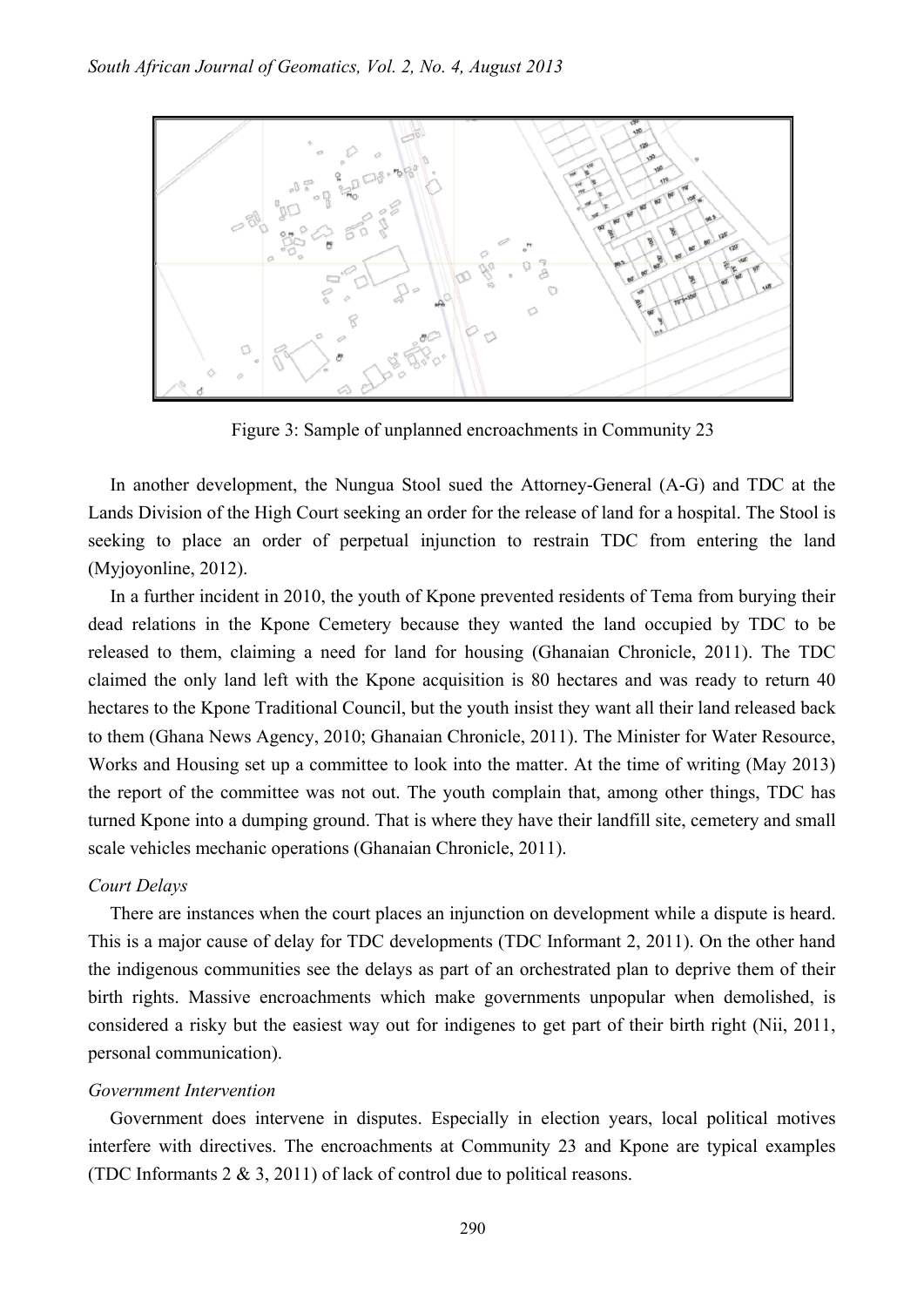# *Advantages of TDC over traditional land delivery*

The TDC lands are perceived to be relatively more secure than those of traditional areas for the following reasons:

#### *Security of tenure*

The TDC delivers leases to its clients. TDC clients reveal that they are content with delivery although the land is relatively expensive and leases shorter than the 99 year leases obtained from traditional authorities "I rather have twenty years of peace than 100 years of litigation" (TDC client 2, 2011). Another factor is that the TDC by-laws specify that if a married rights-holder dies intestate, the lease is transferred to the spouse. In customary areas a woman may be disadvantaged if her husband dies (TDC client 1, 2011).

#### *Documentation*

With TDC land there is up-to-date record-keeping of all land transactions. Even though employees change, the TDC structure and processes are reliable: "There will never be a situation where somebody will refuse to recognise your land rights as some new traditional leaders do" (TDC Client 3, 2011).

#### *Urban Infrastructure*

The TDC serviced sites have all the basic urban infrastructures such as roads, water and sewage disposal facilities (TDC Clients 1, 2 & 3, 2011), unlike in customary areas.

### **7.2 Aprade (Kumasi) case study**

The Centre for Scientific and Industrial Research (CSIR) is a leading research institution in Ghana comprising 13 institutions, four of which are located in Kumasi. The Soil Research Institute is located in Kwadaso on a leased land. The Building and Road Research Institute (BRRI), the Crop Research Institute and the Forest Research Institute are all accommodated on a compulsorily acquired land called the 'Science Village'. The CSIR acquisition was from Aprade (see Figure 1), Fumesua, Kokobra and Kyerekrom traditional areas. A large tract of land (567 hectares) was compulsorily acquired in 1962, under the State Lands Act of 1962. The total acquisition was divided between the three CSIR institutions with BRRI being allotted the Aprade Area. In 1972, the military government, by another executive instrument, extended the acquisition by adding a further 13 hectares (Ksi Informant 1, 2012).

Following the 1962 acquisition, the affected village of Aprade was supposed to have been relocated, however, the document did not specify as to how and where they were to be relocated. The resettlement programme did not materialise and the population of the town has increased without additional land. The original small village has now developed into a vibrant peri-urban area because of its proximity to the Kumasi and Accra - Kumasi Road. Aprade people are now considered illegal on their own traditional land; they are 'encroachers' without a choice.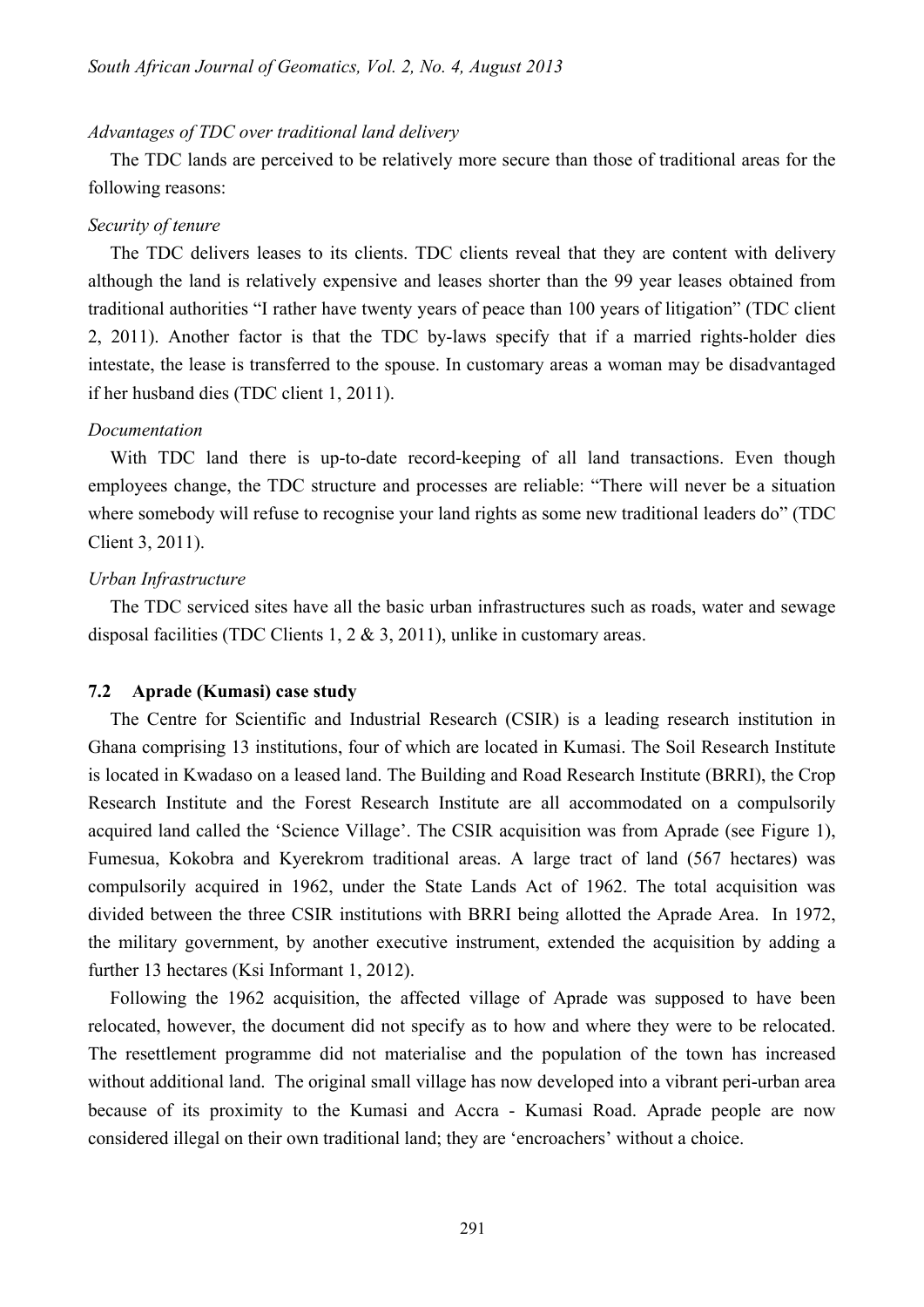#### *7.2.1 Encroachment*

The indigenes of Aprade slowly but surely encroached onto the CSIR land "About 85% of our land has been encroached on and very soon we will have no land to carry on our mandate" (Ksi Informant 1, 2012). The CSIR went to court for an injunction to stop all encroaching developments. Houses were demolished under the guidance of the Lands Commission, but some encroachers continue to build even though the injunction has been in place for the last two years. The CSIR has appealed to the King of Asante (Asantehene) for his intervention and he has advised them to withdraw the case from the formal court, and to leave the case for the traditional authorities to handle. A committee of eminent chiefs has been formed to settle the case amicably (Ksi Informant 1, 2012).

#### *7.2.2 Compensation*

The customary leaders in Aprade claim they have not received any compensation and since they were not relocated they have nowhere else to go. An elder of the village (Ksi Elder 1, 2012) said that it is against Asante culture and practice to be relocated in time of peace, and that they cannot leave their heritage. "Our forefathers lived, died and were buried here, we have nowhere to go" (Ksi Elder 1, 2012). According to the officials at the CSIR there is evidence that some elders received cash from the Land Valuation Board but they cannot conclusively state that full compensation was paid (Ksi Informant 1, 2012).

#### *7.2.3 Boundaries*

What of the demarcation and monumentation of the boundaries of the science village? An official of the CSIR reports that most of the monuments, placed according to the plans at acquisition, have been destroyed (Ksi Informant 2, 2012).

Some disputes arise over boundaries. The boundary dispute between the CSIR and the Chief of Kokobra developed over time. When the Chief was installed, he went to the CSIR (Forrest Research Institute) to be shown the boundary between the CSIR and Kokobra (Ksi Informant 2, 2012). A CSIR 'surveyor' was delegated to show the Chief the boundary. The Chief then planted trees along that boundary. When the encroachment issue arose it was discovered that the boundaries pointed out to the chief were incorrect. The area pointed out to the chief was part of CSIR land. The new Chief had already leased all his land up to the encroaching boundary and the 'surveyor' who had shown him the boundary had died. The late 'surveyor' was apparently not a registered surveyor; he had only worked with the registered surveyors during the demarcation (Ksi Informant 2, 2012). This is an example of sheer negligence by the beneficiaries of compulsory acquisition.

#### *7.2.4. Adjudication of record*

Aprade is asking that a section of the acquisition be returned for their expansion. This same area is being claimed by Fumesua. The elders of Fumesua have stated clearly to the Committee that they are not insisting that the land in question be released to them but if it should be released to anybody, then it should be to the rightful owners (Ksi Informant 1, 2012). Without adjudication records it will be difficult to know who owns what and where. The release of the land in question may be a recipe for chaos.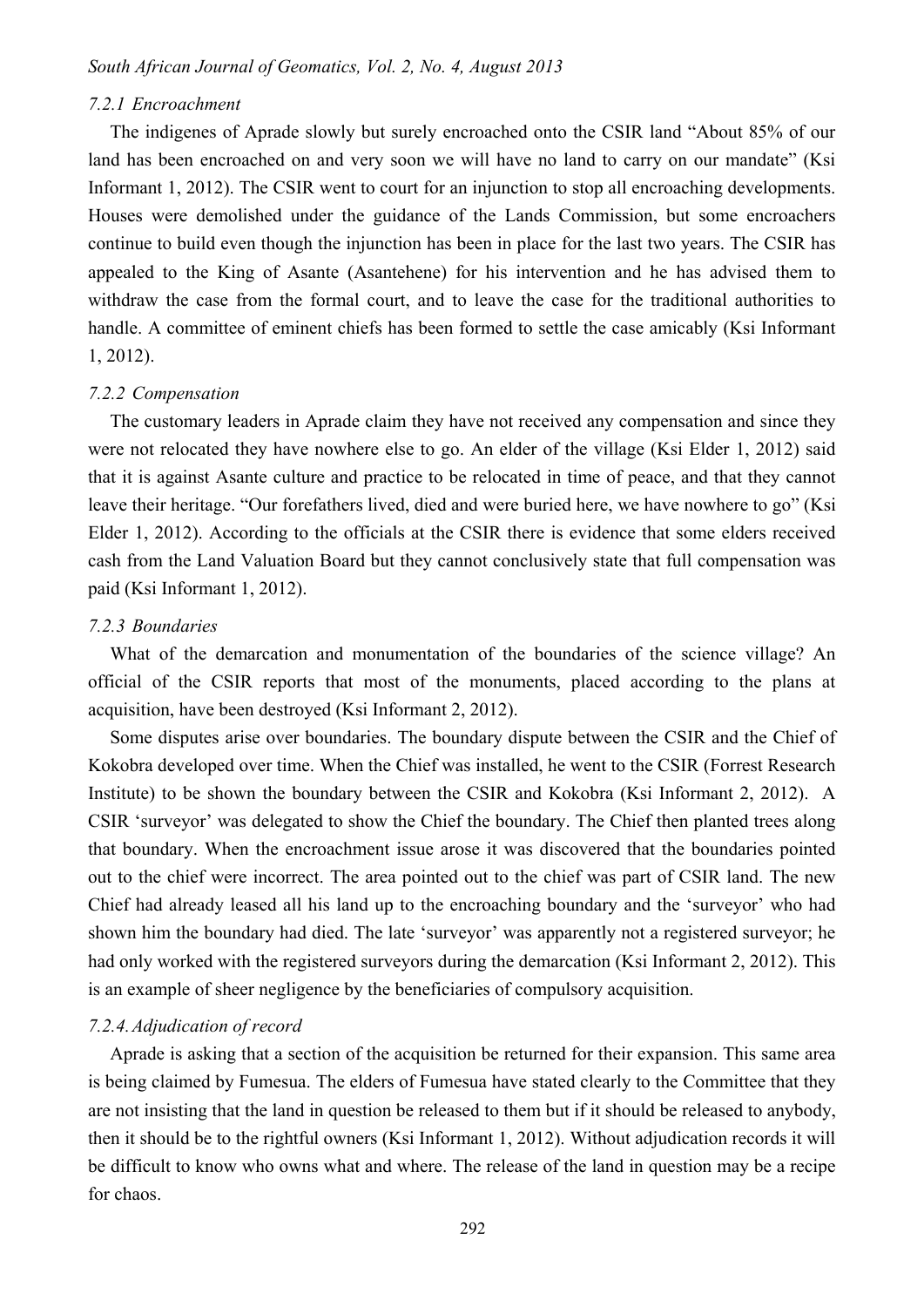### **8. Analysis and Discussion**

Compulsory acquisition is necessary for governments to carry out development in the public good and for public purposes. It is important, however, that the process of acquisition is carried out with caution to minimise its negative effect on individuals, communities and their livelihoods. It should be executed only when affected individuals and communities can be compensated with payments and/or other land equivalent to their original holdings (FAO, 2009). The 1992 Constitution of Ghana is a good starting point to end the abuse of compulsory acquisition and its negative impacts. To reap the full benefits, however, there should be strict adherence to the principles of good governance, active public participation by all role-players and adherence to the rule of law. Compulsory acquisition however, has been undertaken in a top-down approach with no community involvement or participation with disastrous long-term consequences (Kasanga & Kotey, 2001; Larbi *et al*., 2004; Abdulai *et al*., 2007).

Compulsory acquisition could be more efficient and more bearable for affected communities if managed well. Policies should be transparent and define the specific purposes for which the government requires the land, fair procedures for acquiring land and providing equitable and timely compensation for all rights-holders. Active community participation and good governance in traditional and formal land administration could transform communities from their present antagonistic relationship to partners in development (FAO, 2009).

Land rights in customary areas mostly have no records (Arko-Adjei, 2011). It is crucial that, prior to compulsory acquisition, all rights and boundaries in the area be systematically adjudicated and registered as per the Land Title Registration Law (PNDC Law 152). This should ensure that rightful owners receive fair compensation. Also, should the land not be used for the intended purpose and needs to be re-acquired, the adjudicated records would make it easier to identify original owners, without ambiguity, so they can be given first option to re-possess their ancestral land.

Lump-sum compensation has been the single most important cause of encroachments in the case study areas. The recipients leave nothing for future generations who, from an African worldview, have rights in the land according to custom. Lump-sum compensation may not be suitable for jurisdictions that believe in inter-generational land ownership. Most often, no provision is made for the future generations when compensations are received. There is a need to find innovative compensation methods that compensate the present population but also recognise the rights of future generations. It may be important to invest part of the compensation paid in order to provide a sustained yield for generations to come. Beneficiaries could partner with the communities and share a percentage of their annual profits. Alternatively, a percentage of the annual ground rent could be channelled back to the community. Any such improvements will require legislative amendments.

The majority of the urban poor cannot have access to formal land because of the high prices such as in TDC developments, and those who dare encroach, as in the case of the CSIR lands in Aprade, live with constant threat of demolition and eviction and cannot have title and so lack tenure security. Pro-poor approaches to land access needs to be investigated from an African worldview.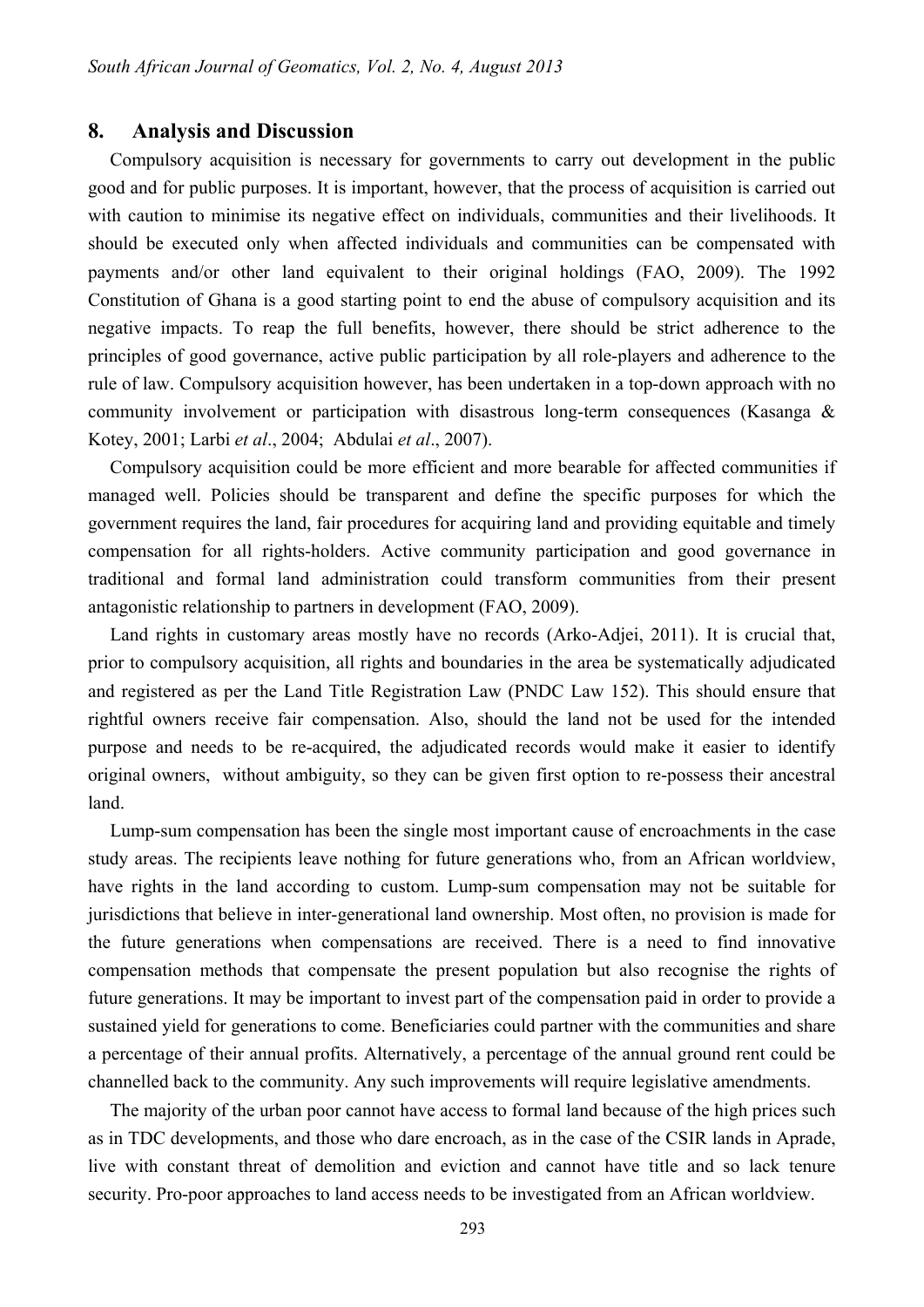# **9. Conclusions**

The compulsory acquisition of land has always been a delicate issue, especially where there has been a history of abuse of the system. This is increasingly so nowadays in the context of rapid urban growth, high demand for land and changes in land use in peri-urban areas in Ghana. The government is under increasing pressure to deliver public services in the face of increasing urban poverty. Since the Ghanaian government does not own enough land and it is unlikely that land needs of the governments can be satisfied on a willing-buyer willing-seller basis, the government will have to continue to rely on the use of the unpopular process of compulsory acquisition. If poorly executed, this tool has been shown to leave people homeless, landless and without livelihood support.

Compulsory acquisition after independence, and prior to the 1992 Constitution of Ghana has been characterised by autocratic approaches, with little or no consultation with affected communities, inadequate or non-payment of compensation and many disputes. Compulsorily acquired land has benefited politicians and the urban elite, to the detriment of indigenes and the urban poor majority. The resulting effect is encroachment, litigation and mistrust between traditional and formal authorities. Lack of access to formal land has led to insecure tenure on compulsory acquired land.

The provisions in the 1992 Constitution seek to correct the injustices of the past. Judicious use of compulsory acquisition should leave customary land owners with relatively larger portions of land at cheaper cost and provide secure tenure for the majority poor, without the threat of eviction or demolition by government institutions.

This paper has also shown that an African worldview offers a fresh perspective and has the potential to unlock solutions to land management in Ghana which are locally relevant and more sustainable than those previously adopted.

# **10. References**

- Abdulai, R. T., Ndekugri, I. E., Olomolaiye, P. O., & Proverbs, D. G. (2007). Land registration and security of land tenure: case study of Kumasi, Tamale, Bolgatanga and Wa in Ghana . *IDPR,* 29(4), 475 - 502.
- Agyei-Mensah, S., & Aikins, A. d.-G. (2010). Epidemiological transition and the double burden of disease in Accra, Ghana. *Journal of Urban Health,* 87(5), 879 -897.
- Antwi, A., & Adams, J. (2003). Economic rationality and informal urban land transactions in Accra, Ghana. *Journal of Property Research,* 20(1), 67 - 90.
- Arko-Adjei, A. (2011). *Adapting land administration to the institutional framework of customary tenure: The case study of peri-urban Ghana*. Amsterdam: IOS Press BV.
- Asante, S. K. (1965). Interests in Land in the Customary Law of Ghana. A New Appraisal. *The Yale Law Journal,* 74(5), 848 -885.
- Benson, B. L. (2008, Winter). The Evolution of eminent domain: A remedy for market failure an effort to limit government and government failure. *The Independence Review,* XII(3), 423 -432.
- Boakye, S. (2008). Sustaining urban farming: Explaining why farmers make investment in the absence of secure with new evidence from Ghana. London: Development Studies Association (DSA). Retrieved 2012, from http://www.odi.org.uk/events/docs/2342.pdf